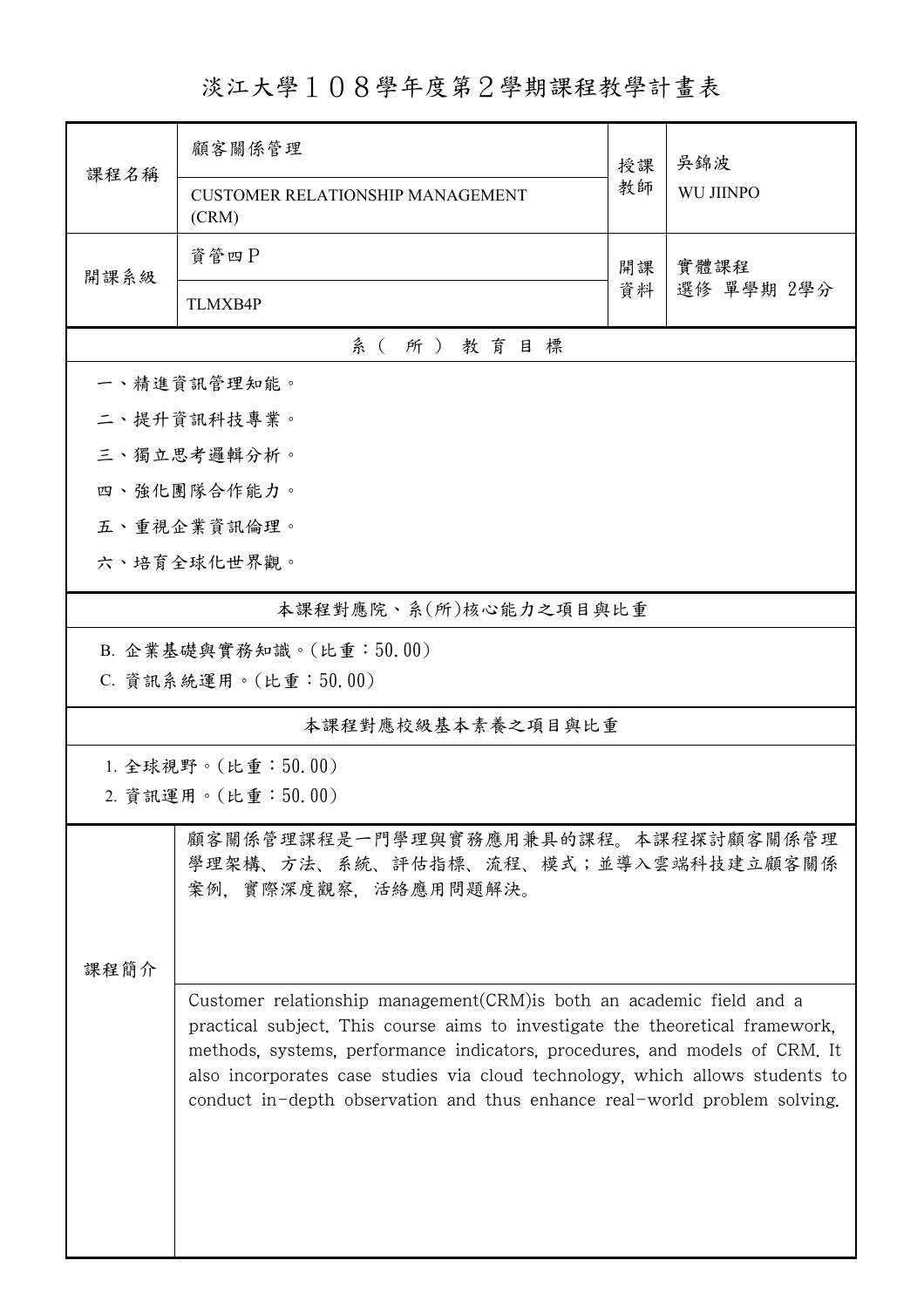## 本課程教學目標與認知、情意、技能目標之對應

將課程教學目標分別對應「認知(Cognitive)」、「情意(Affective)」與「技能(Psychomotor)」 的各目標類型。

一、認知(Cognitive):著重在該科目的事實、概念、程序、後設認知等各類知識之學習。

二、情意(Affective):著重在該科目的興趣、倫理、態度、信念、價值觀等之學習。

三、技能(Psychomotor):著重在該科目的肢體動作或技術操作之學習。

| 序<br>號         | 教學目標(中文)                                |                          |            | 教學目標(英文)                                                                                                      |                                  |  |  |  |
|----------------|-----------------------------------------|--------------------------|------------|---------------------------------------------------------------------------------------------------------------|----------------------------------|--|--|--|
| $\mathbf{1}$   | 一、瞭解顧客關係管理的基本概念<br>與企業進行顧客關係管理的重要<br>性. |                          |            | 1. Understand the basic concepts of customer<br>relationships management and its importance in<br>businesses. |                                  |  |  |  |
| $\overline{2}$ | 二、熟悉顧客關係管理流程、系<br>統、及資訊的整合。             |                          |            | 2. Familiarize the process, systems, and information<br>integration of customer relationship management.      |                                  |  |  |  |
| $\mathcal{E}$  | 三、能運用顧客關係衡量指標。                          |                          |            | 3. Enable students to correctly apply performance<br>measurement indicators.                                  |                                  |  |  |  |
| 4              | 四、善用新資訊科技於顧客關係管<br>理。                   |                          |            | 4. Be able to utilize new information technology in<br>customer relationship mangement.                       |                                  |  |  |  |
|                | 教學目標之目標類型、核心能力、基本素養教學方法與評量方式            |                          |            |                                                                                                               |                                  |  |  |  |
| 序號             | 目標類型                                    | 院、系 $(\text{m})$<br>核心能力 | 校級<br>基本素養 | 教學方法                                                                                                          | 評量方式                             |  |  |  |
| 1              | 認知                                      | BC                       | 12         | 講述、討論                                                                                                         | 討論(含課堂、線<br>上)、報告(含口頭、書<br>面)    |  |  |  |
| 2              | 認知                                      | BC                       | 12         | 講述、討論                                                                                                         | 作業、實作                            |  |  |  |
| 3              | 認知                                      | BC                       | 12         | 講述、討論                                                                                                         | 作業、實作                            |  |  |  |
| 4              | 認知                                      | BC                       | 12         | 講述、討論                                                                                                         | 討論(含課堂、線<br>上)、實作、報告(含口<br>頭、書面) |  |  |  |
|                | 授課進度表                                   |                          |            |                                                                                                               |                                  |  |  |  |
| 週<br>欤         | 日期起訖                                    |                          |            | 內 容 (Subject/Topics)                                                                                          | 備註                               |  |  |  |
|                | $109/03/02$ ~<br>109/03/08              | 課程介紹、顧客關係管理概觀            |            |                                                                                                               | Chapter 1                        |  |  |  |
| 2              | $109/03/09$ ~<br>109/03/15              | 消費者行為                    |            | Chapter 2                                                                                                     |                                  |  |  |  |
| 3              | $109/03/16$ ~<br>109/03/22              | 建立顧客服務理念                 |            |                                                                                                               | Chapter 3                        |  |  |  |
| 4              | $109/03/23$ ~<br>109/03/29              | 顧客定位與消費價值                |            |                                                                                                               | Chapter 4                        |  |  |  |
| 5              | $109/03/30$ ~<br>109/04/05              | 與顧客溝通                    | Chapter 5  |                                                                                                               |                                  |  |  |  |
| 6              | $109/04/06$ ~<br>109/04/12              | 組織客服團隊                   |            |                                                                                                               | Chapter 6                        |  |  |  |
| 7              | $109/04/13$ ~<br>109/04/19              | 顧客關係管理之授權                |            |                                                                                                               | Chapter 7                        |  |  |  |